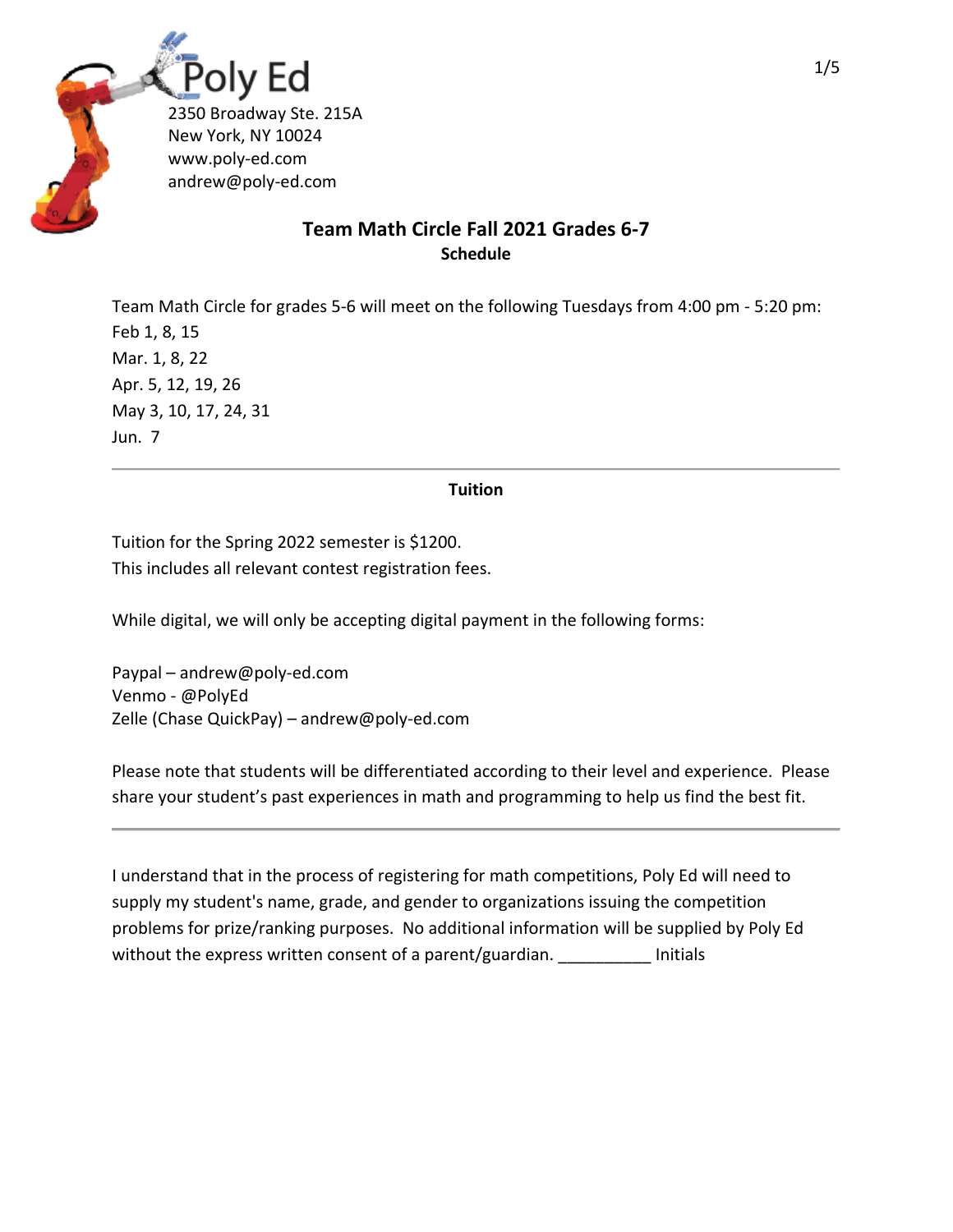# **Registration Form 2022**

## **General Information**

| Name of Student:                                                                                                                                                                                                                                                                                                                                                                                                                                             |                                                                                                                       |        |                                                                                                                      |
|--------------------------------------------------------------------------------------------------------------------------------------------------------------------------------------------------------------------------------------------------------------------------------------------------------------------------------------------------------------------------------------------------------------------------------------------------------------|-----------------------------------------------------------------------------------------------------------------------|--------|----------------------------------------------------------------------------------------------------------------------|
| Grade (2022-2023):                                                                                                                                                                                                                                                                                                                                                                                                                                           | Sex:                                                                                                                  | DOB:   |                                                                                                                      |
| Address:                                                                                                                                                                                                                                                                                                                                                                                                                                                     | City:                                                                                                                 | State: | Zip:                                                                                                                 |
| Parent or Guardian Name(s):<br>Parent or Guardian Cell                                                                                                                                                                                                                                                                                                                                                                                                       |                                                                                                                       |        |                                                                                                                      |
| Number(s):                                                                                                                                                                                                                                                                                                                                                                                                                                                   |                                                                                                                       |        |                                                                                                                      |
| Parent or Guardian Email(s)                                                                                                                                                                                                                                                                                                                                                                                                                                  | <u> 1980 - Johann Barn, mars ann an t-Amhain Aonaich an t-Aonaich an t-Aonaich an t-Aonaich an t-Aonaich an t-Aon</u> |        | <u> 1980 - Johann Barbara, martin amerikan basar dan basar dalam basar dalam basar dalam basar dalam basar dalam</u> |
| Place(s) of Employment:                                                                                                                                                                                                                                                                                                                                                                                                                                      |                                                                                                                       |        |                                                                                                                      |
| Address(es) of Employment:                                                                                                                                                                                                                                                                                                                                                                                                                                   |                                                                                                                       |        |                                                                                                                      |
| School Attending:                                                                                                                                                                                                                                                                                                                                                                                                                                            |                                                                                                                       |        |                                                                                                                      |
| <b>Address of School:</b>                                                                                                                                                                                                                                                                                                                                                                                                                                    |                                                                                                                       |        |                                                                                                                      |
|                                                                                                                                                                                                                                                                                                                                                                                                                                                              | <b>Dismissal</b>                                                                                                      |        |                                                                                                                      |
| Please list the names of people other than yourself who you authorize to take your child from                                                                                                                                                                                                                                                                                                                                                                |                                                                                                                       |        |                                                                                                                      |
| Poly Ed when class is dismissed. (Children will not be permitted to leave with anyone without                                                                                                                                                                                                                                                                                                                                                                |                                                                                                                       |        |                                                                                                                      |
| authorization from a parent or guardian. IDs will be checked before a child is released.)<br><b>Example 1</b> Initials                                                                                                                                                                                                                                                                                                                                       |                                                                                                                       |        |                                                                                                                      |
|                                                                                                                                                                                                                                                                                                                                                                                                                                                              |                                                                                                                       |        |                                                                                                                      |
|                                                                                                                                                                                                                                                                                                                                                                                                                                                              |                                                                                                                       |        |                                                                                                                      |
|                                                                                                                                                                                                                                                                                                                                                                                                                                                              |                                                                                                                       |        |                                                                                                                      |
| $\mathcal{L} = \mathcal{L} + \mathcal{L} + \mathcal{L} + \mathcal{L} + \mathcal{L} + \mathcal{L} + \mathcal{L} + \mathcal{L} + \mathcal{L} + \mathcal{L} + \mathcal{L} + \mathcal{L} + \mathcal{L} + \mathcal{L} + \mathcal{L} + \mathcal{L} + \mathcal{L} + \mathcal{L} + \mathcal{L} + \mathcal{L} + \mathcal{L} + \mathcal{L} + \mathcal{L} + \mathcal{L} + \mathcal{L} + \mathcal{L} + \mathcal{L} + \mathcal{L} + \mathcal{L} + \mathcal{L} + \mathcal$ |                                                                                                                       |        |                                                                                                                      |

Your student must be picked up promptly at the end of class. Should you repeatedly fail to pick up your student on time without extenuating circumstances, this may result in cancellation of registration and removal from our class without reimbursement of tuition for future classes. \_\_\_\_\_\_\_\_\_\_ Initials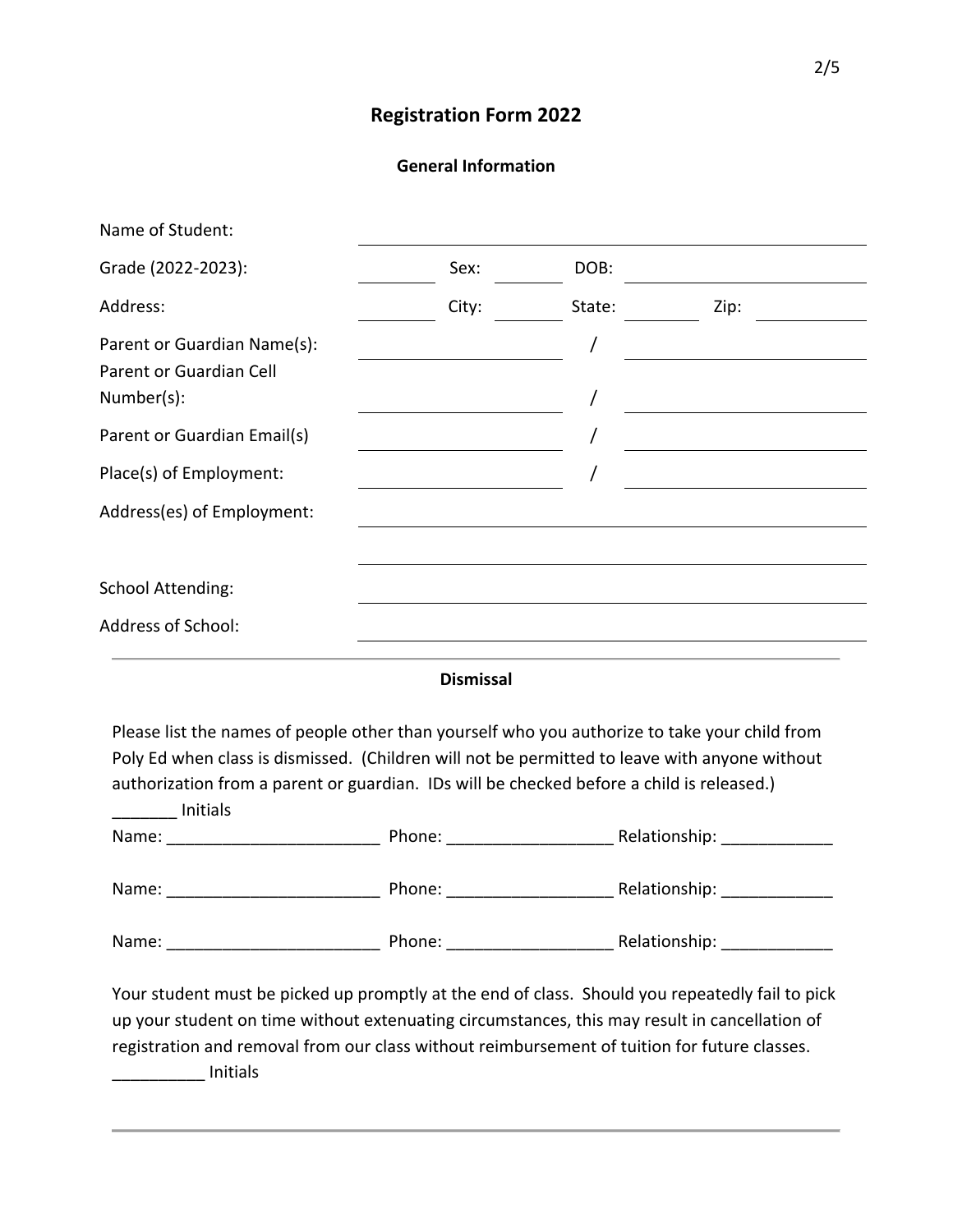#### **Authorization for Self Dismissal**

I authorize Poly Ed to allow my child to sign himself/herself out after his/her class(es) at Poly Ed. As a parent/guardian, I am fully aware that my child will be unsupervised after the class is over. At no time will I hold Poly Ed liable for my child's whereabouts after the class's scheduled dismissal. I understand that my child WILL NOT be released without this signed form.

Parent/Guardian Name:

Parent/Guardian Signature:

## **Emergency and Medical Contact**

Please list the names of people other than yourself who we may contact in case of an emergency if you cannot be reached. In addition, these people are authorized to take your child from Poly Ed in the event of an emergency if you cannot be reached. (Children will not be allowed to leave with anyone without authorization from a parent or guardian. ID's will be checked before a child is released. \_\_\_\_\_\_\_ Initials

|  |  | In the event of an emergency I give Poly Ed my permission to call emergency services to care for<br>my child, including necessary transportation. This may happen if Poly Ed cannot contact me. I |
|--|--|---------------------------------------------------------------------------------------------------------------------------------------------------------------------------------------------------|

further understand that medications will not be administered by Poly Ed. Thitials